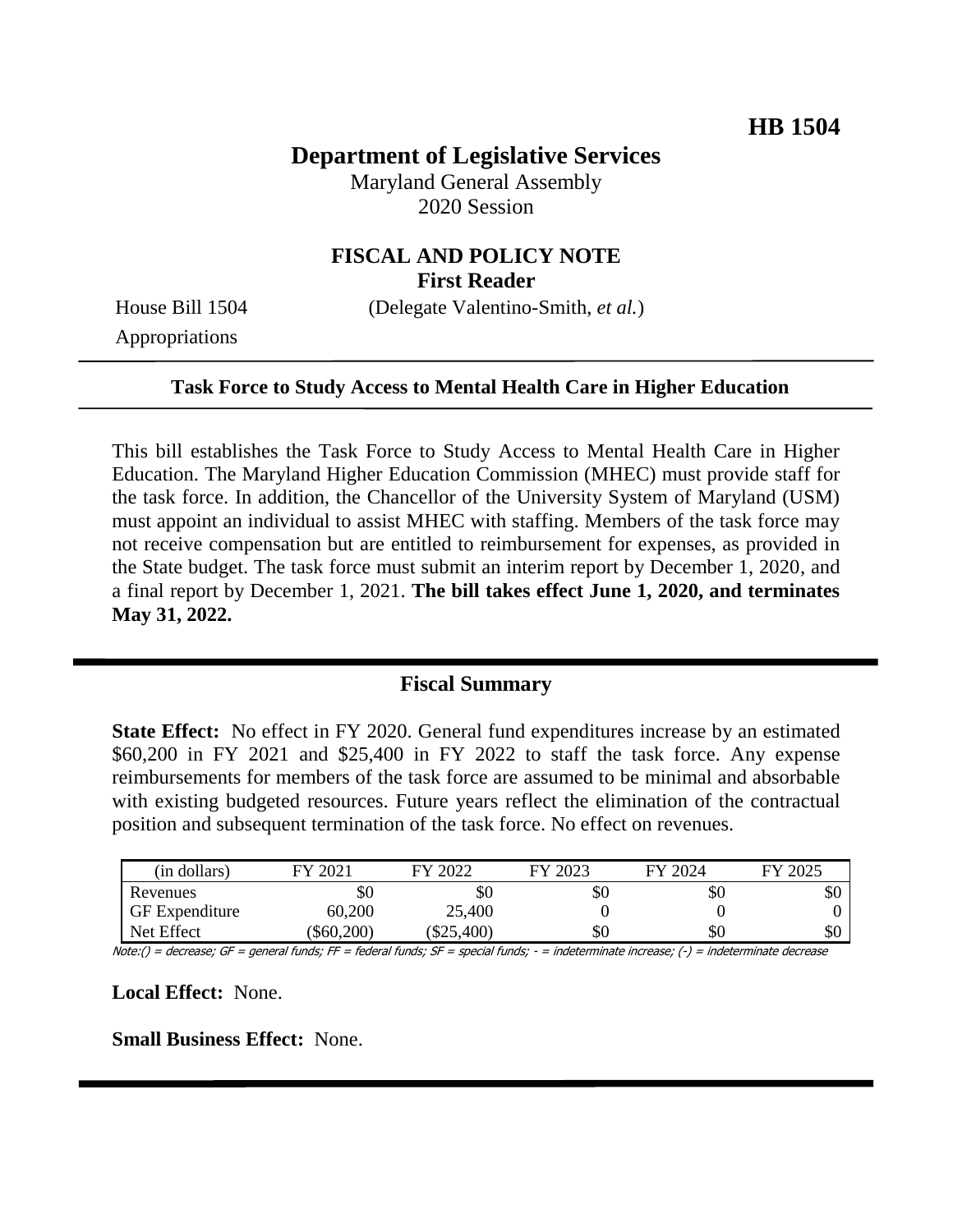# **Analysis**

**Bill Summary:** The task force must:

- study the policies and procedures adopted by institutions of higher education in the State regarding access to mental health care and the prevention and treatment of mental illness in students;
- examine the challenges for institutions of higher education in meeting the demand for mental health services;
- review best practices for accessing off-campus mental health services;
- review best practices for, and barriers to, the implementation of counseling services, including crisis, personal, mental health, sexual violence, and substance abuse counseling;
- review and identify the best models for accessing mental health services, including consideration of stand-alone centers, centers with integrated student health services, comprehensive services, case management, and crisis resources;
- identify concerns in rural areas and workforce shortage areas; and
- study any other matters the task force considers appropriate.

Further, the task force must make recommendations regarding:

- ways to reduce costs and barriers to providing access to mental health services on campus;
- the use of telemedicine and video conferencing;
- the use of hotlines and other means to disseminate information to students related to mental health services concerning availability and fees;
- the implementation of general mental health counseling services and specialized counseling services; and
- any other matters the task force considers appropriate.

The bill establishes the membership of the task force. The Governor, the President of the Senate, and the Speaker of the House must jointly designate the chair of the task force.

**Current Law/Background:** According to the American Psychological Association (APA), a rising number of college students are seeking treatment at campus counseling centers for serious mental health problems. The majority of campuses surveyed noted increases over the past five years of anxiety disorders, crises requiring immediate response, psychiatric medication issues, and clinical depression. In addition, APA noted an increase in the number of students seeking services to deal with sexual assault and self-harming behaviors.

HB 1504/ Page 2